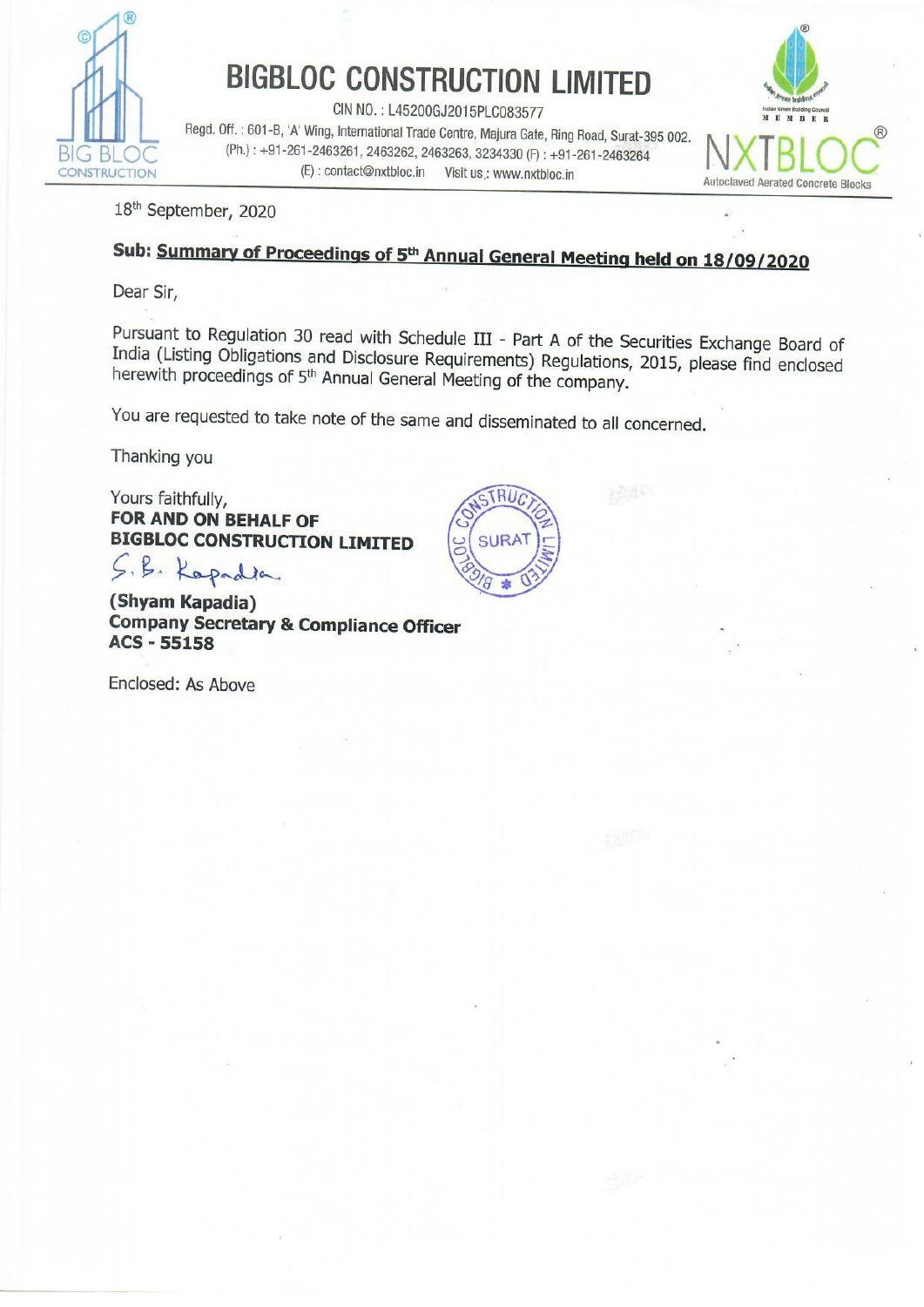

# **BIGBLOC CONSTRUCTION LIMITED**

CIN NO.: L45200GJ2015PLC083577 Regd. Off. : 601-B, 'A' Wing, International Trade Centre, Majura Gate, Ring Road, Surat-395 002.<br>(Ph.) : +91-261-2463261, 2463262, 2463263, 3234330 (F) : +91-261-2463264<br>(E) : contact@nxtbloc.in Visit us : www.nxtbloc.in Visit us : www.nxtbloc.in



## Summary of Proceedings of 5<sup>th</sup> Annual General Meeting held on 18<sup>th</sup> September, 2020

The 5<sup>th</sup> Annual General Meeting (AGM) of the members of Bigbloc Construction Limited ("the Company") was held on the Friday, 18<sup>th</sup> September, 2020 at 6th Floor, A-601/B, International Trade Centre, Majura Gate, Ring Road

Mr. Narayan Saboo, Chairman & Director of the company took the chair at 3.00 p.m. and<br>announced that as the requisite Quorum for the meeting was present and therefore the meeting<br>was called in order. The Chairman welcomed

businesses as set out in the Notice of 5<sup>th</sup> AGM<br>members that the remote e-voting facility was<br>2020 (9:00 am) and ends on Thursday, 17<sup>th</sup> Sallot paper was made available at the AGM verses through remote e-voting facility The Company Secretary informed the members that the Company has provided the remote e-<br>voting facility of NSDL to the members to cast their votes electronically in respect of all the<br>businesses as set out in the Notice of ETRUCTION<br>
EFICTION (EFICTION 1917)<br> **Summary of Proceedings of 5th Annual Ge**<br>
The 5th Annual General Meeting (AGM) of the<br>
Company'') was held on the Friday, 18th September of<br>
Trade Centre, Majura Gate, Ring Road, Sura Rega. Off. : 601-B, A' Wing, International Trade Cent<br>
ELOC (Ph.): +91-261-2463261, 2463262, 246326<br>
(E): contact@nxtbloc.in Visi<br>
Summary of Proceedings of 5<sup>th</sup> Annual Ger<br>
The 5<sup>th</sup> Annual General Meetting (AGM) of the

The following items of business as per Notice of AGM dated 07.08.2020 were transacted through remote e-voting and voting by ballot paper at the AGM venue.

### ORDINARY BUSINESS

- 1. Adoption of Audited Standalone and Consolidated Financial Statements for the financial year ended March 31, 2020, together with the Reports of the Board of Directors and the Auditors thereon. (Ordinary Resolution)
- 2. To declare the final dividend of 0.25 per equity share for the financial year ended 31st<br>March, 2020. (Ordinary Resolution)<br>3. To appoint a Director in the place of Mr. Narayan Saboo (DIN No. 00223324), who retire
- by rotation in terms of Section 152(6) of Companies Act, 2013 and being eligible, offers<br>himself for re-appointment. (Ordinary Resolution)<br>4. Re-appointment of Statutory Auditors of the Company and fix their Remuneration<br>(
- \_\_\_\_\_\_\_

and Consolidated Financial Statem<br>ther with the Reports of the Board<br>ion)<br>0.25 per equity share for the financial<br>of Mr. Narayan Saboo (DIN No. C<br>22(6) of Companies Act, 2013 and<br>ary Resolution)<br>ditors of the Company and